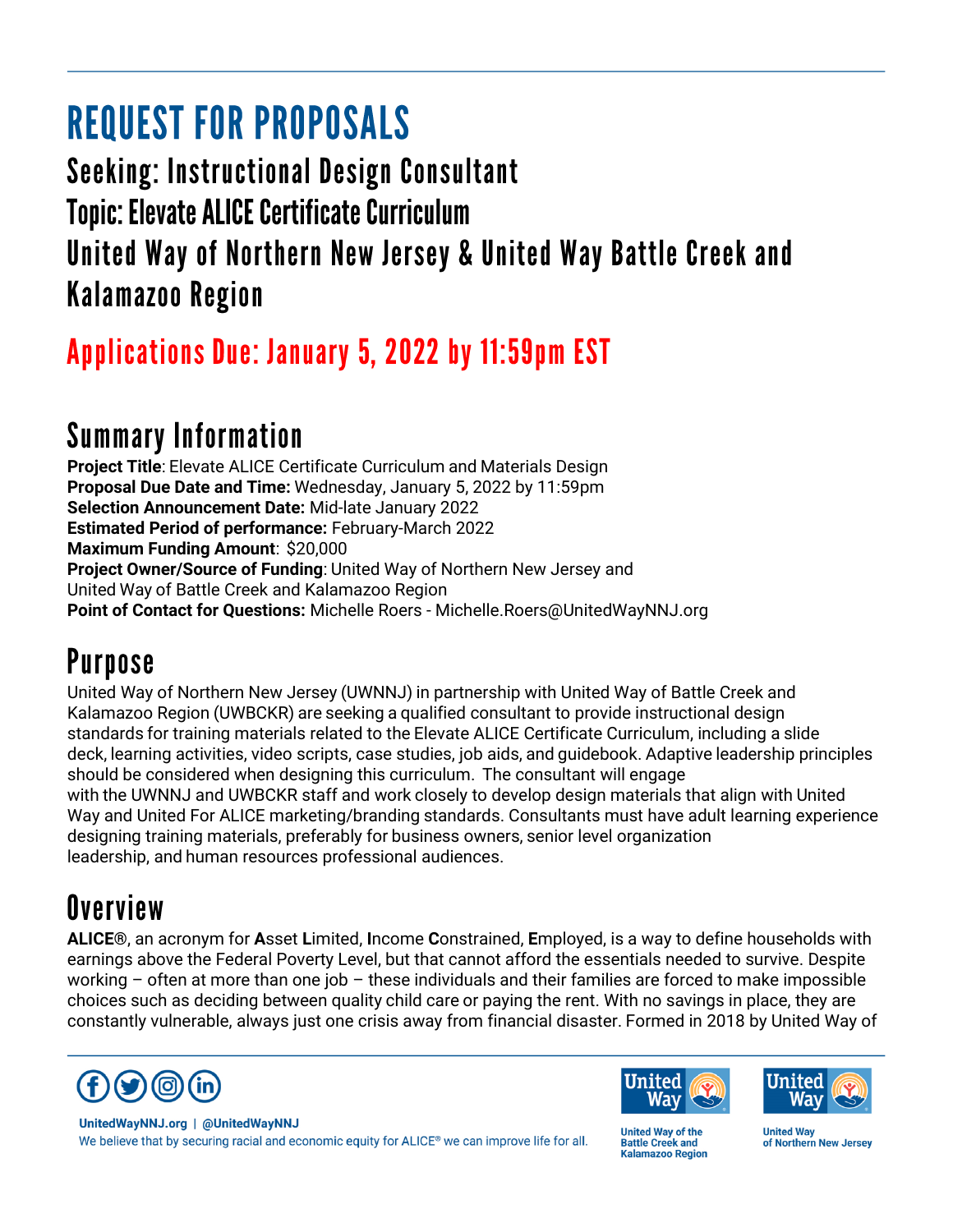Northern New Jersey, the ALICE Action Network brings together invested business professionals from a variety of industries to discuss challenges confronting ALICE households and to determine ways to address these challenges. Network members share, brainstorm, and promote strategies to elevate ALICE in the workplace. The overall goal is to improve life for low-income (ALICE) workers, customers, and partners throughout the state while supporting businesses. More information on ALICE can be found at [UnitedForALICE.org.](https://www.unitedforalice.org/)

United Way of the Battle Creek and Kalamazoo Region has long partnered with the non-profit and for-profit sector around philanthropy and social change. In an effort to provide additional support to their partners and to further improve conditions for ALICE households in their region, UWBCKR is committed to providing education, awareness, and development to Elevate ALICE. Through the partnership with UWNNJ and the ALICE Action Network, UWBCKR will be better positioned to provide additional benefit to our workplace partners and an opportunity to influence an important contributor to the success of ALICE – employment.

With support from institutes of higher education, educational consortiums, professional and business associations, UWNNJ and UWBCKR are developing a curriculum and support materials for a multiday leadership course to be delivered virtually until such a time as it is safe to convene groups in public, at which point we may transition to a hybrid-virtual and/or in-person model. The leadership curriculum is based in the principles of Adaptive Leadership and blends other leadership tools and theories to support leaders in building awareness of ALICE and assessing their own workforce strategies to elevate this demographic. Course participants will plan and take action to make progress on their workforce strategies plan. They will participate in a workplace assessment to benchmark their standing with their ALICE population. The curriculum design phase has included the development of materials to support the leadership learning journey. This design project will result in final draft materials to be used in a pilot of the Elevate ALICE Certificate Curriculum which will be launched during the second quarter of 2022. The materials that need to be designed within the scope of this project include:

- 1. Instructor's Guide/Manual (i.e. the curriculum)
- 2. Participant guidebook including course outline, guidelines, and associated worksheets
- 3. Slide deck
- 4. Learning activities (to accompany training modules)
- 5. Video scripts (to support Workforce Strategies and general content)
- 6. Case studies (approximately 10 total 2 per Workforce Strategy)
- 7. Tools & Take-aways (Job aids)

The foundations of our work to Elevate ALICE in the workplace can be found here: [WorkforceStrategies.UnitedWayNNJ.org/](https://workforcestrategies.unitedwaynnj.org/)

# **Eligibility**

Instructional Designers with demonstrated adult learning experience in producing training materials for an audience inclusive of business owners, senior level organization leadership, and human resources professionals. Individuals who have the proven ability to determine appropriate learning methodology to:

- 1. define and document learning objectives
- 2. conduct research and collaborate with subject experts
- 3. design content for adults to optimize learning
- 4. generate the layout of the learning supports
- 5. redesign content to ensure it matches the learner's needs
- 6. create visual, audio and interactive tools
- 7. work closely with a project development team who is contributing to the content.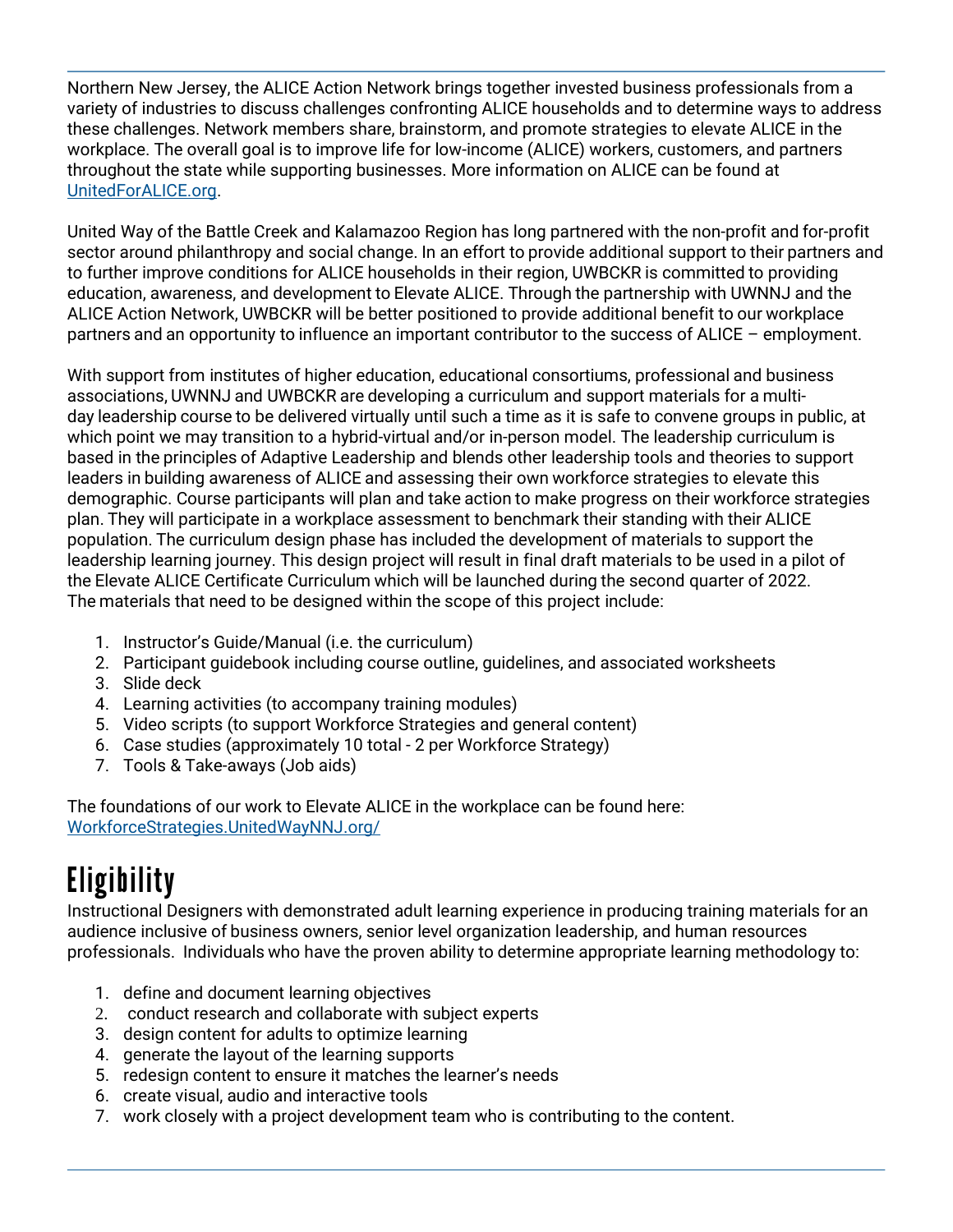The Elevate ALICE project is dedicated to building capacity and accountability into policies, practices, and partnerships through collective collaboration with communities most affected by inequities. It is requested that the Instructional Designer share this commitment and values in their work and throughout the project.

# **Funding Overview and Timeline**

UWNNJ and UWBCKR will issue an award of **up to \$20,000** in the form of a fixed-priced contract. Applications must be submitted by **January 5, 2022, at 11:59pm EST** and selections will around mid-late January 2022. The project period shall begin upon both parties' full execution of the contract and will end in March 2022.   

Selected consultant will enter into a contract with UWNNJ and UWBCKR to complete the deliverables specified in the application. UWNNJ will disburse funds according to completion of the assigned deliverables. The entities will provide a payment schedule in accordance with the assigned completion percentage. Please note: UWNNJ and UWBCKR reserves the right to make changes to the project timeline and payment schedule if necessary.

### **Activities and Deliverables**

The Instructional Design consultant will design a course curriculum inclusive of an Instructor's Guide/Manual (i.e. the curriculum), participant guidebook including course outline, guidelines, and associated worksheets, slide deck, learning activities (to accompany training modules), video scripts (to support Workforce Strategies and general content), case studies (approximately 10 - 2 per Workforce Strategy), and Tools & Take-aways (job aids).

#### **Scope of Work**

The selected consultant will be expected to undertake the following tasks:

#### **1. Meet with Elevate ALICE Curriculum project team and review existing content materials**

- a) Orientation to the project (ALICE, curriculum and materials design)
- b) Review and discuss outline for curriculum session modules format and materials
- c) Assess and determine project needs

#### **2. Provide instructional design for curriculum and materials**

- a) Provide intermittent drafts for the project team to review and comment
- b) Make revisions and edits as determined by project team
- c) Deliver final curriculum and materials that include directions and guidelines for audio and visual technical functions and printing materials with printing directions and guidelines

#### **Deliverables**

Selected Instructional Design consultant will enter into a contractual agreement

with UWNNJ and UWBCKR to complete the deliverables specified below. UWNNJ will disburse funds according to completion of the assigned deliverables. UWNNJ will provide a payment schedule in accordance with the assigned completion percentage. Please note: UWNNJ and UWBCKR reserves the right to make changes to the project timeline and payment schedule if necessary. The following outlines the deliverables to be produced by the consultant; however, a finalized scope of work will be agreed upon post consultant selection.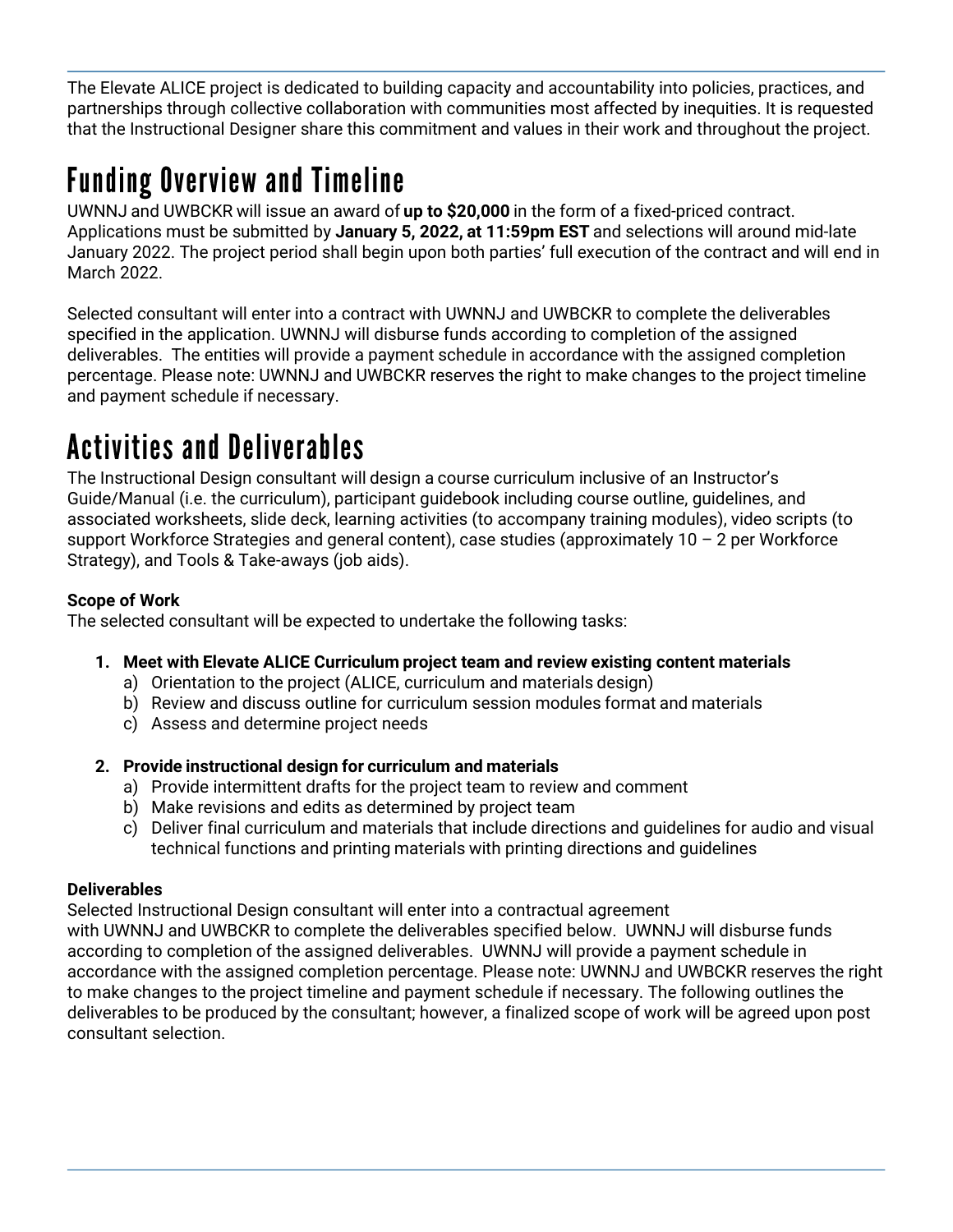| <b>Primary Task/Deliverable</b>                                                                                                                                            | <b>Documentation</b>                                                                                                                    | <b>Payment Schedule</b>                 |
|----------------------------------------------------------------------------------------------------------------------------------------------------------------------------|-----------------------------------------------------------------------------------------------------------------------------------------|-----------------------------------------|
| Meet with the project team.<br>Orientation to the project.<br>Review and discuss outline for<br>lcurriculum.<br>Assess and determine design needs.                         | Meeting minutes and design<br>plan                                                                                                      | 10% of funding<br>Date TBD via contract |
| First submission of draft materials for the Draft materials<br>project team to review and comment.<br>Meet with project team/leader.<br>With revisions and edits to follow | Notes for design<br>of curriculum materials                                                                                             | 25% of funding<br>Date TBD via contract |
| Second submission of draft materials for<br>the project team to review and comment<br>Meet with project team/leader.<br>With revisions and edits to follow                 | Draft materials<br>Notes for design<br>of curriculum materials                                                                          | 25% of funding<br>Date TBD via contract |
| Deliver final curriculum and materials                                                                                                                                     | Final curriculum and materials<br>that include directions and<br>quidelines for audio and visual<br>technical functions<br>and printing | 40% of funding<br>Date TBD via contract |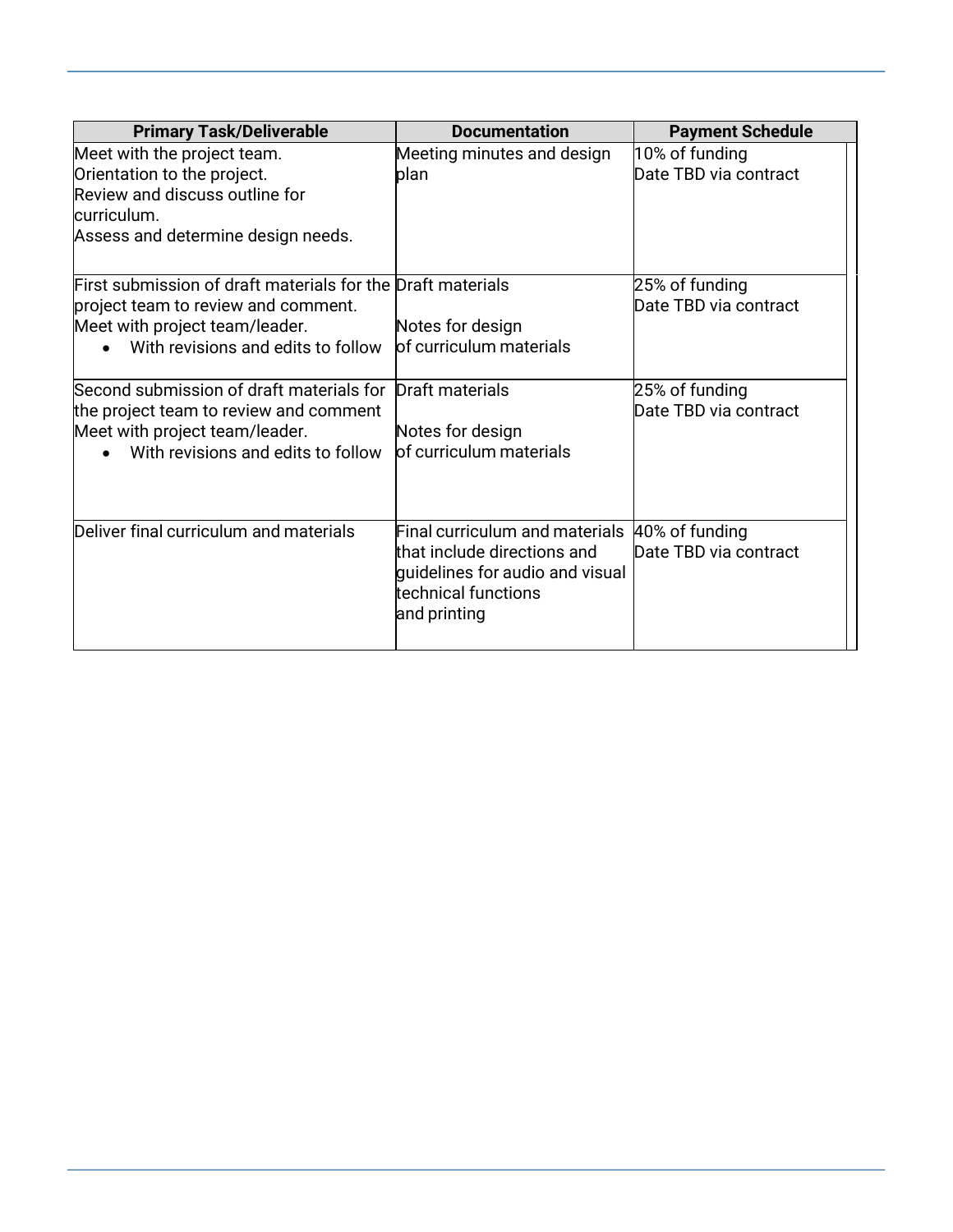# **Key Dates**

| Event                                                 | <b>Date</b>                        |
|-------------------------------------------------------|------------------------------------|
| Release of RFP                                        | November 2, 2021                   |
| Questions and Answer period                           | November 2, 2021 - January 5, 2022 |
| Deadline for Application submission                   | January 5, 2022                    |
| Application period closes                             |                                    |
| Anticipated notice of award                           | Mid-late January 2022              |
| <b>Contract execution</b>                             | February 2022                      |
| Design of curriculum materials                        | February through March 2022        |
| Meetings with project staff                           |                                    |
| Intermittent submission and review of draft materials |                                    |
| 1. Instructor's Guide/Manual (i.e. the curriculum)    |                                    |
| 2. Participant guidebook including course outline,    |                                    |
| guidelines, and associated worksheets                 |                                    |
| 3. Slide deck                                         |                                    |
| 4. Learning activities (to accompany training         |                                    |
| modules)                                              |                                    |
| 5. Video scripts (to support Workforce Strategies     |                                    |
| and general content)                                  |                                    |
| 6. Case studies (approximately 10 total - 2 per       |                                    |
| <b>Workforce Strategy)</b>                            |                                    |
| 7. Tools & Take-aways (Job aids)                      |                                    |
| Final materials due                                   | <b>March 2022</b>                  |

### **Product Ownership Resulting From This Work**

United Way of Northern New Jersey and United Way of Battle Creek & Kalamazoo Region (Owners) will jointly own the exclusive right to the materials produced as part of the Elevate ALICE Curriculum. Ownership of all data, materials and documentation originated and prepared for the owner's pursuant to this contract shall belong exclusively to the owner. All data, reports, computerized information, programs and materials related to this project shall be delivered to and become the property of the owners upon completion of the project. The contractor shall not have the right to use, sell, or disclose the total of the interim or final work products, or make available to third parties, without the prior written consent of the owner. All information supplied to the owner may be required to be supplied on USB flash drive media or cloud platform compatible with the owner's computer operating system.

The owners shall retain all of its rights and interest in any and all documents and property, both hard copy and digital furnished by the owners to the contractor for the purpose of assisting the contractor in the performance of this contract. All such items shall be returned immediately to the owner at the expiration or termination of the contract or completion of any related services, pursuant thereto, whichever comes first. None of the documents and/or property shall, without the written consent of both owner's, be disclosed to others or used by the contractor or permitted by the contractor to be used by their parties at any time except in the performance of the resulting contract.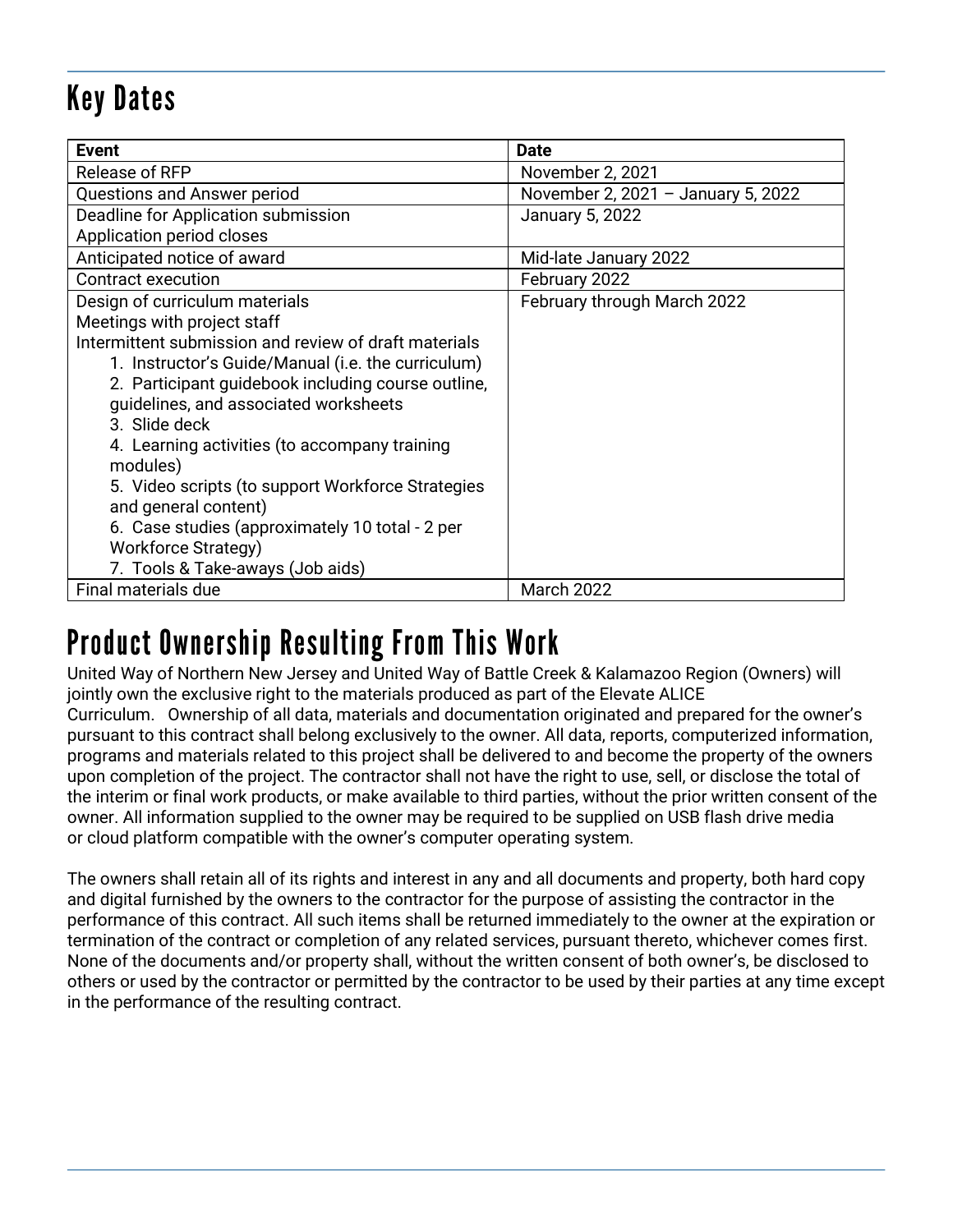# **Requirements For Financial Award**

#### **Allowable Expenses**

Funds are to be used exclusively for professional time spent on the creation of instructional design curriculum and material for **Elevate ALICE.**

#### **The following items are not allowable expenses**:

- Bad Debts
- Contributions and donations
- Entertainment Costs
- Equipment purchases
- Fines and penalties
- Food and Alcoholic Beverages
- Goods and services for personal use
- Lobbying
- Losses on other awards
- Transportation

### **Period of Performance**

The targeted completion of work shall be February 28, 2022. Modifications to this timeline will be determined as the work progresses.

It is the intention of UWNNJ and UWBCKR to utilize the curriculum materials in a pilot course within the second quarter of 2022. Should the outcome of the pilot course determine the need for modification to the course structure and materials, UWNNJ and UWBCKR may consider entering into a subsequent contract to fulfill the needs of the project.

# **Proposal Response**

#### **Proposal Response Format**

In order to be considered for this project, proposals must be in PDF format, including the following:

- **1. Applicant information/Cover page** (Not included in page count)
	- a. Organization Name, Street Address, City/State/Territory, Zip
	- b. Lead project contact (person/agency-designated project contact for all matters pertaining to the project): Name, email, phone
	- c. Lead finance contact (person/agency-designated finance contact for all matters pertaining to processing contracts and invoices): Name, email, phone
- **2. Project narrative** (not to exceed 5 pages) that includes:
	- a. A description of the methodology proposed to meet each of the deliverables listed above.
	- b. A capability statement that demonstrates the consultant/organization's experience and ability to deliver subject matter expertise in the identified content areas.
	- c. A description of any other consultants/firms that will be engaged on this project and their relevant expertise.
	- d. The name of the primary staff and other significant contributors, including qualifications and role. (Resume/CV not included in page limit)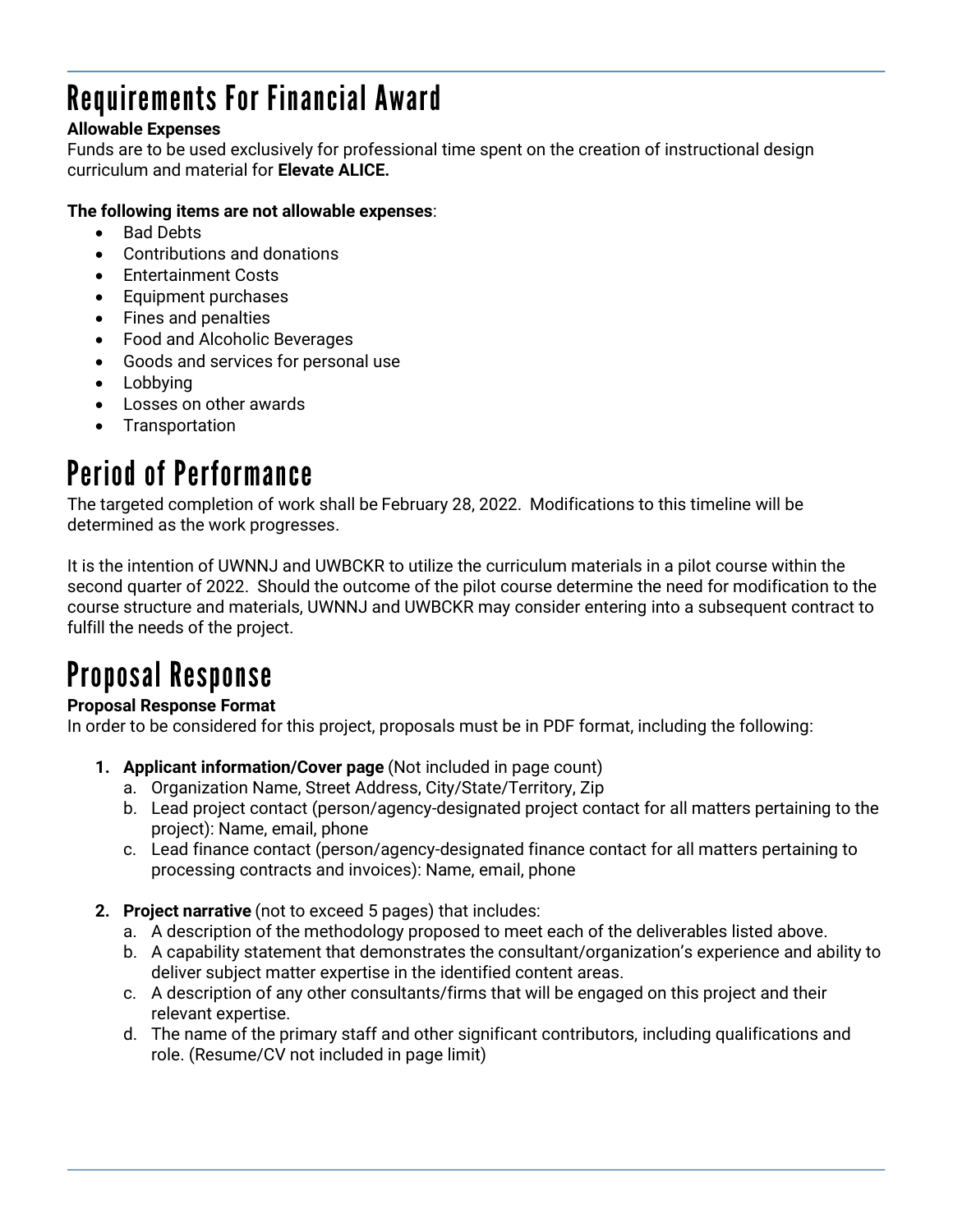- **3. Line-item budget (Excel document) and narrative**, not to exceed \$20,000:
	- a. Budget proposal and accompanying budget narrative that explains each line-item, including the cost breakdown and justification as to how it will support project goals and objectives.
	- b. Funding restrictions specified in the Contractor Agreement. See above list of non-allowable expenses.
- **4. Examples of work** or links to a portfolio

### **Selection Process**

Each proposal will be reviewed and rated on the following elements:

- **1. Understanding of Project Purpose and Goals**: Applicant has a clear understanding of the project goals and deliverables.
- **2. Relevant Personnel Experience**: Applicant has clearly documented evidence of his/her (and that of the proposed project staff) instructional design experience, adult learning, and experience in proposed content areas.
- **3. Budget**: The proposal includes a detailed, line-item budget (Excel document) justifying the proposed expenses, and the expenses are appropriate for the purposes of the deliverables.

### **Questions**

Any questions regarding the process and the project can be submitted to: [Michelle.Roers@UnitedWayNNJ.org](mailto:Michelle.Roers@UnitedWayNNJ.org )

Submitted questions and corresponding answers will be shared via the RFP posting found at: [UnitedWayNNJ.org/Careers.](https://www.unitedwaynnj.org/careers.) Questions and Answers can be found at the bottom/end of the RFP description. Based on questions received, this will be periodically updated.

### **Deadline For Submission**

The deadline for submission is January 5, 2022, by 11:59pm Eastern Standard Time. Proposals should be submitted electronically, in PDF format, via e-mail to: [Michelle.Roers@UnitedWayNNJ.org](mailto:Michelle.Roers@UnitedWayNNJ.org )

# **Notification**

Anticipated notice of award to the selected candidates will be mid-late January 2022.